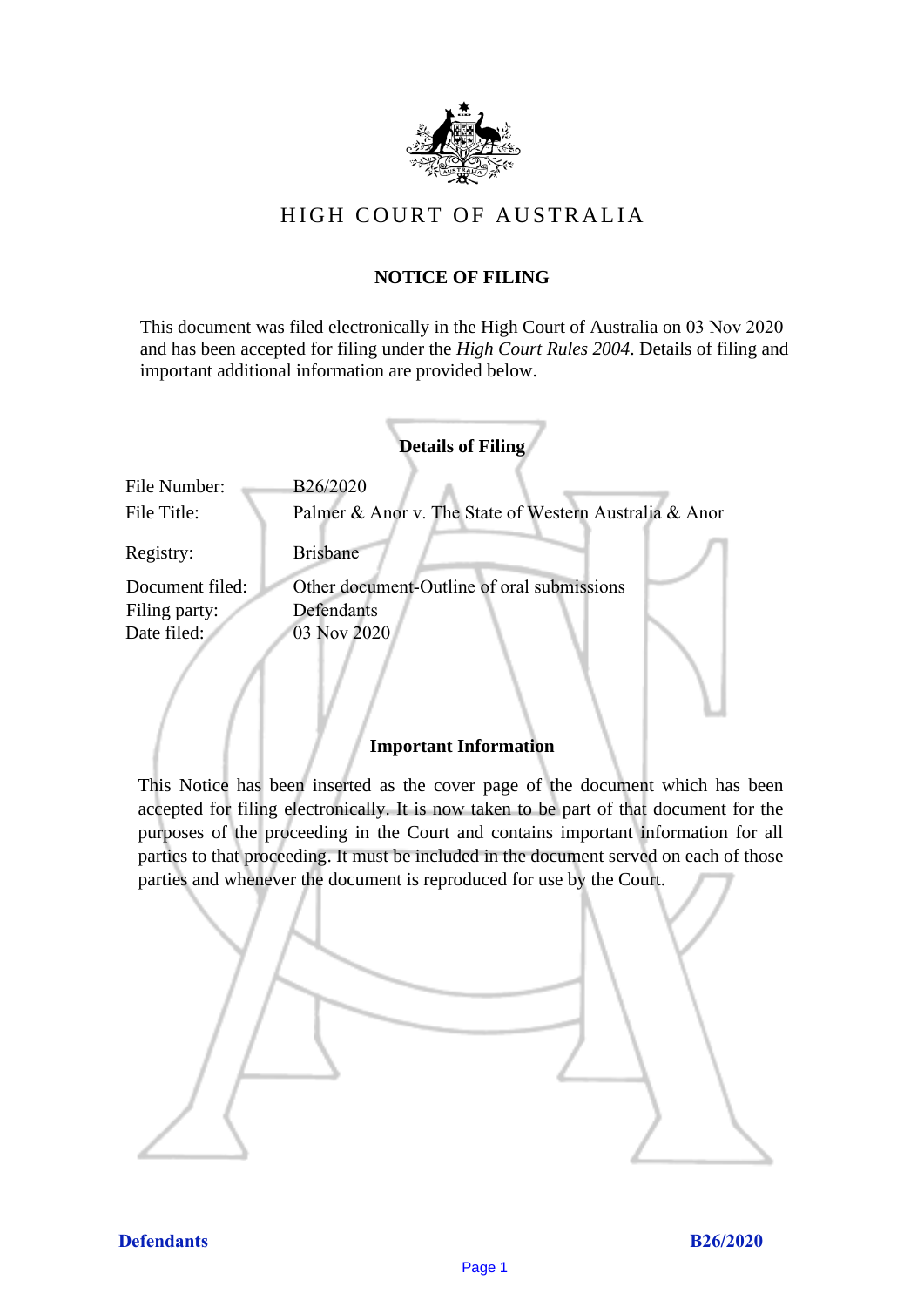#### B26/2020

#### **IN THE HIGH COURT OF AUSTRALIA** IN THE HIGH COURT OF AUSTRALIA **BRISBANE REGISTRY** No. B26 of 2020

B E T W E E N: BETWEEN:

### **CLIVE FREDERICK PALMER** CLIVE FREDERICK PALMER

First Plaintiff First Plaintiff

**MINERALOGY PTY LTD (ABN 65 010 582 680)** MINERALOGY PTY LTD (ABN 65 010 582 680) Second Plaintiff Second Plaintiff**DEFENDANTS OF OUR STATE OF ONE SET AND RESIDENCE AND RESIDENCE IN A REAL PROPERTY.**<br>
THE STATE OF WESTERN ALGO SEED AND INTERFERENCE IN AND **SEED AND SEED AND THE STATE OF WESTERN AUGUST (AND SEED ASSESSED)**<br>
THE STATE O

AND AND

**THE STATE OF WESTERN AUSTRALIA**  THE STATE OF WESTERN AUSTRALIA First Defendant First Defendant

> **CHRISTOPHER JOHN DAWSON** CHRISTOPHER JOHN DAWSON Second Defendant Second Defendant

20 20

10 10

#### **DEFENDANTS' OUTLINE OF ORAL SUBMISSIONS**  DEFENDANTS' OUTLINE OF ORAL SUBMISSIONS

30 30

Date of Document: 3 November 2020 Date of Document: <sup>3</sup> November 2020

Filed on behalf of the Defendants by:

State Solicitor for Western Australia Tel: (08) 9264 1874 State Solicitor for Western Australia Tel: (08) 9264 1874 David Malcolm Justice Centre Fax: (08) 9264 1440 28 Barrack Street Ref: Ed Fearis (1802-20) PERTH WA 6000 Email: [e.fearis@sso.wa.gov.au](mailto:e.fearis@sso.wa.gov.au)

\_\_\_\_\_\_\_\_\_\_\_\_\_\_\_\_\_\_\_\_\_\_\_\_\_\_\_\_\_\_\_\_\_\_\_\_\_\_\_\_\_\_\_\_\_\_\_\_\_\_\_\_\_\_\_\_\_\_\_\_\_\_\_\_\_\_\_\_\_\_\_\_\_\_\_\_\_\_\_\_\_\_\_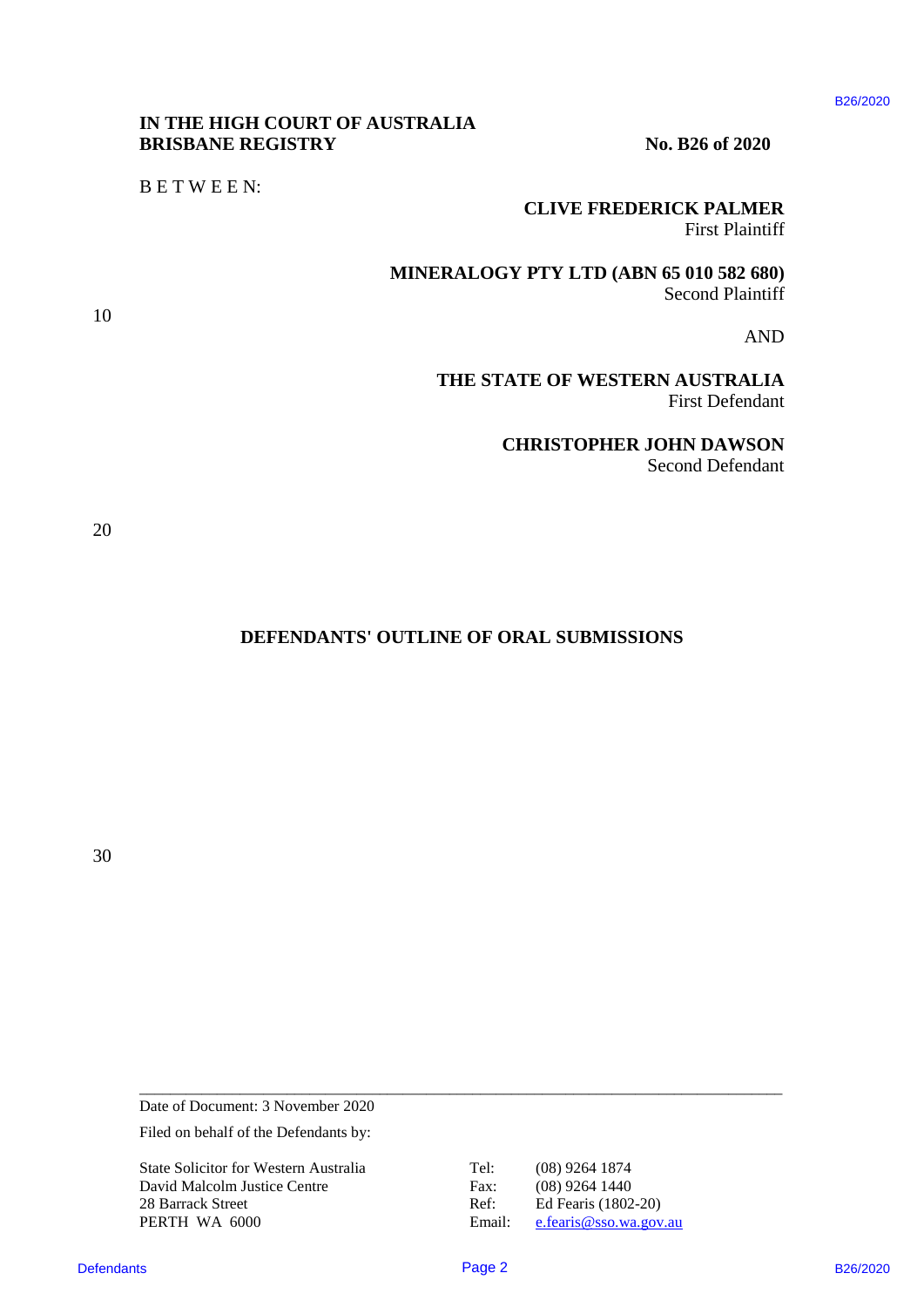#### **Part I: SUITABILITY FOR PUBLICATION** Part I: SUITABILITY FOR PUBLICATION

1. These submissions are in a form suitable for publication on the Internet. 1. These submissions are in <sup>a</sup> form suitable for publication on the Internet.

1

## **Part II: SUBMISSIONS** Part Il: SUBMISSIONS

#### **The Reserved Question** The Reserved Question

2. The only aspect of the reserved question to be decided is whether the *Quarantine*  2. The only aspect of the reserved question to be decided is whether the Quarantine *(Closing the Border) Directions* (**Directions**) are wholly or partly invalid because (Closing the Border) Directions (Directions) are wholly or partly invalid because they contravene s 92 of the Constitution. The defendants submit that the Directions they contravene <sup>s</sup> 92 of the Constitution. The defendants submit that the Directions are wholly valid. The validity of the *Emergency Management Act* does not arise. are wholly valid. The validity of the Emergency Management Act does not arise.

#### **The Factual Nature of the Plaintiffs' Case** The Factual Nature of the Plaintiffs' Case

- 10 3. The plaintiffs' primary submission is that the intercourse freedom in s 92 means The plaintiffs' primary submission is that the intercourse freedom in <sup>s</sup> 92 means that interstate intercourse shall be absolutely free of any burden which is "aimed that interstate intercourse shall be absolutely free of any burden which is "aimed at" or "pointed directly at" a cross-border movement. This language is used in the at" or "pointed directly at" <sup>a</sup> cross-border movement. This language is used in the Plaintiffs' Submissions, 22/9/2020 (**PS**), at [10]-[14], [23], [24], [42], [43], [48]. Plaintiffs' Submissions, 22/9/2020 (PS), at [10]-[14], [23], [24], [42], [43], [48].  $10 - 3.$ 
	- 4. The plaintiffs do not explain what conceptual test is described by a burden "aimed The plaintiffs do not explain what conceptual test is described by <sup>a</sup> burden "aimed at" or "pointed at" cross-border movements, but instead rely upon two particular at" or "pointed at" cross-border movements, but instead rely upon two particular precedents to illustrate this: *Smithers* (**JBA 10/60/3594**) and *Gratwick* (**JBA**  precedents to illustrate this: Smithers (JBA 10/60/3594) and Gratwick (JBA **6/36/1996**). 6/36/1996). 4.
	- 5. The words "aimed at" or "pointed at" might mean: (a) a burden upon cross-border 5. The words "aimed at" or "pointed at" might mean: (a) <sup>a</sup> burden upon cross-border movements which adopts the cross-border movement as the criterion of operation movements which adopts the cross-border movement as the criterion of operation
- 20 (ie, a "criterion of operation" test); or (b) a burden upon cross-border movements to achieve a legitimate purpose, but where (objectively) the law goes beyond what to achieve <sup>a</sup> legitimate purpose, but where (objectively) the law goes beyond what is reasonably necessary to achieve that purpose and it may be inferred that the true is reasonably necessary to achieve that purpose and it may be inferred that the true purpose is to burden interstate intercourse (ie the "objective purpose" test). 20
- 6. In their Reply Submissions, 27/10/20, (**RS**) [3], the plaintiffs expressly reject the In their Reply Submissions, 27/10/20, (RS) [3], the plaintiffs expressly reject the "criterion of operation" test, and say that the test is correctly captured by the "criterion of operation" test, and say that the test is correctly captured by the submissions of Tasmania and the Northern Territory. These effectively state the submissions of Tasmania and the Northern Territory. These effectively state the "objective purpose" test: Tasmania's Submissions, [4](c), [25]-[26]; Northern "objective purpose" test: Tasmania's Submissions, [4](c), [25]-[26]; Northern Territory's Submissions, [13], [32], [35]-[36], [38]. Territory's Submissions, [13], [32], [35]-[36], [38]. Part 1: SUPENHIERTY FOR PUBLICATION<br>
1. These submissions are in a form subhole for publication on the Internet,<br>
2. The only aspect of the reserved question to be docided is whether the *Queroniter*<br>
2. The only aspect o 6.
	- 7. The plaintiffs accept that the health of Australian residents of a particular State is The plaintiffs accept that the health of Australian residents of <sup>a</sup> particular State is 30 a proper matter of executive and legislative concern of that State, subject to a proper matter of executive and legislative concern of that State, subject to constitutional limits: RS [5]. That is consistent with cases such as *Ex parte Nelson*  constitutional limits: RS [5]. That is consistent with cases such as Ex parte Nelson *(No 1)* (**JBA 6/34/1926**). (No 1) (SBA 6/34/1926). 7. 30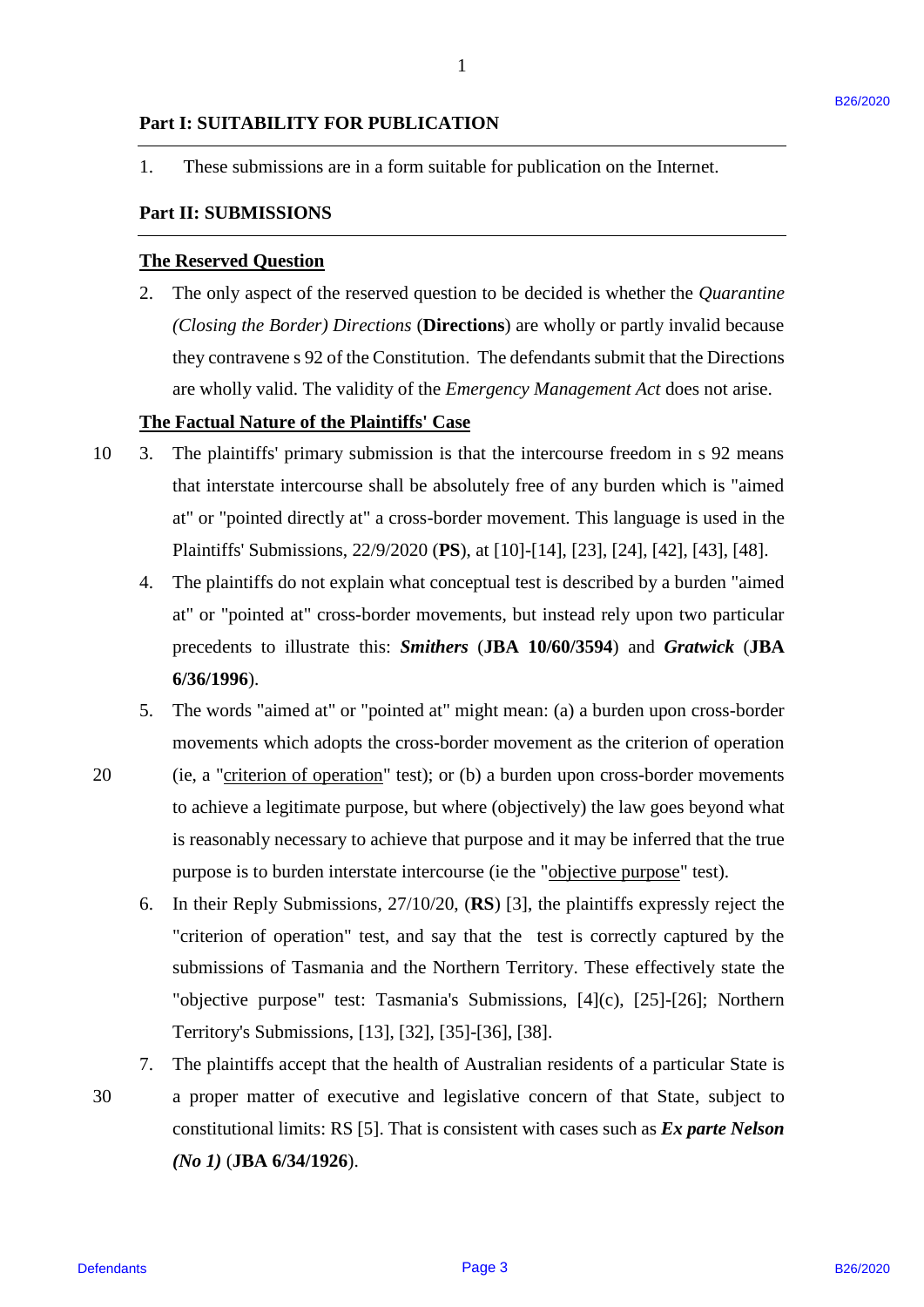8. The plaintiffs say that, whatever test of reasonable necessity is applied, it may be The plaintiffs say that, whatever test of reasonable necessity is applied, it may be inferred that the objective purpose of the Directions is to burden interstate trade or inferred that the objective purpose of the Directions is to burden interstate trade or commerce, as the Directions "are indiscriminate and unconcerned with the commerce, as the Directions "are indiscriminate and unconcerned with the presence or absence of such risk between one Australian State or Territory and presence or absence of such risk between one Australian State or Territory and another": RS [6]. This submission should be rejected. another": RS [6]. This submission should be rejected. 8.

2

9. The Directions are not indiscriminate. They have been amended 8 times. Since The Directions are not indiscriminate. They have been amended <sup>8</sup> times. Since commencement, there have been a suite of exemptions which allow travellers from commencement, there have been <sup>a</sup> suite of exemptions which allow travellers from other Australian jurisdictions to enter WA. Between Amendments 2 and 8 (9/7/20 other Australian jurisdictions to enter WA. Between Amendments 2 and <sup>8</sup> (9/7/20 - 30/10/20), a much narrower set of exemptions applied to travellers from Victoria. - 30/10/20), <sup>a</sup> much narrower set of exemptions applied to travellers from Victoria. 9.

10 Between Amendments 3 and 7 (19/7/20 – 2/10/20), a similarly narrow set of Between Amendments <sup>3</sup> and 7 (19/7/20 — 2/10/20), a similarly narrow set of exemptions applied to travellers from NSW. See **JBA 2/14/290-340** for exemptions applied to travellers from NSW. See JBA 2/14/290-340 for Amendments 2 to 7 (particularly amendments to para 5(e)); **Supplementary CSB** Amendments 2 to <sup>7</sup> (particularly amendments to para 5(e)); Supplementary CSB **156-160** for Amendment 8. Objectively, these amendments reflected the course of 156-160 for Amendment 8. Objectively, these amendments reflected the course of the pandemic and spikes in coronavirus cases: **CSB 2/240-241**. the pandemic and spikes in coronavirus cases: CSB 2/240-241. 10

- 10. Applying entry restrictions to travellers from Australian jurisdictions with no cases 10. Applying entry restrictions to travellers from Australian jurisdictions with no cases is still presently justified, where there are other Australian jurisdictions which have recently had cases of unknown sources of community infection. That is because: recently had cases of unknown sources of community infection. That is because: (a) "border-hopping" between Australian jurisdictions is a real, and not fanciful, (a) "border-hopping" between Australian jurisdictions is <sup>a</sup> real, and not fanciful, risk: **Palmer** (No 4) (CSB 1/193) [272]; (b) any alternative strategy based upon 20 detection of localised hotspots inevitably suffers from a lagtime, which allows detection of localised hotspots inevitably suffers from <sup>a</sup> lagtime, which allows transmission of several generations of disease: *Palmer (No 4)* (**CSB 1/153**) [93]; transmission of several generations of disease: Palmer (No 4) (CSB 1/153) [93]; (c) rapid uncontrolled transmission resulting from the introduction of a single (c) rapid uncontrolled transmission resulting from the introduction of <sup>a</sup> single infected individual to a community has occurred in multiple settings where there is infected individual to <sup>a</sup> community has occurred in multiple settings where there is otherwise good surveillance and testing control: **Palmer** (No 4) (CSB 1/196) [292]; and (d) it is appropriate to adopt a "precautionary approach" where there is and (d) it is appropriate to adopt <sup>a</sup> "precautionary approach" where there is substantive uncertainty and important harms are plausible: *Palmer (No 4)* (**CSB**  substantive uncertainty and important harms are plausible: Palmer (No 4) (CSB **1/149**) [74]. 1/149) [74]. 8. The plaintifs say that whatever test of reasonable measonly is applied, it may be interested that to by<br>by the place of the Directions is to burely a contrast to the place converted of<br>the processes of such that the pr
	- 11. While there are any Australian jurisdictions with recent cases of community 11. While there are any Australian jurisdictions with recent cases of community transmission, the Directions are reasonable and no objective inference can be transmission, the Directions are reasonable and no objective inference can be 30 drawn that they have a purpose of burdening freedom of interstate intercourse. drawn that they have <sup>a</sup> purpose of burdening freedom of interstate intercourse.
		- 12. Relaxation to entry restrictions has been forecast if the number of cases of 12. Relaxation to entry restrictions has been forecast if the number of cases of community transmission throughout all Australian jurisdictions continues at a very community transmission throughout all Australian jurisdictions continues at <sup>a</sup> very low level for 14 days (ie one incubation period), until 14 November 2020: low level for 14 days (ie one incubation period), until 14 November 2020: Supplementary CSB 411-415. Entry restrictions will be relaxed for jurisdictions

20